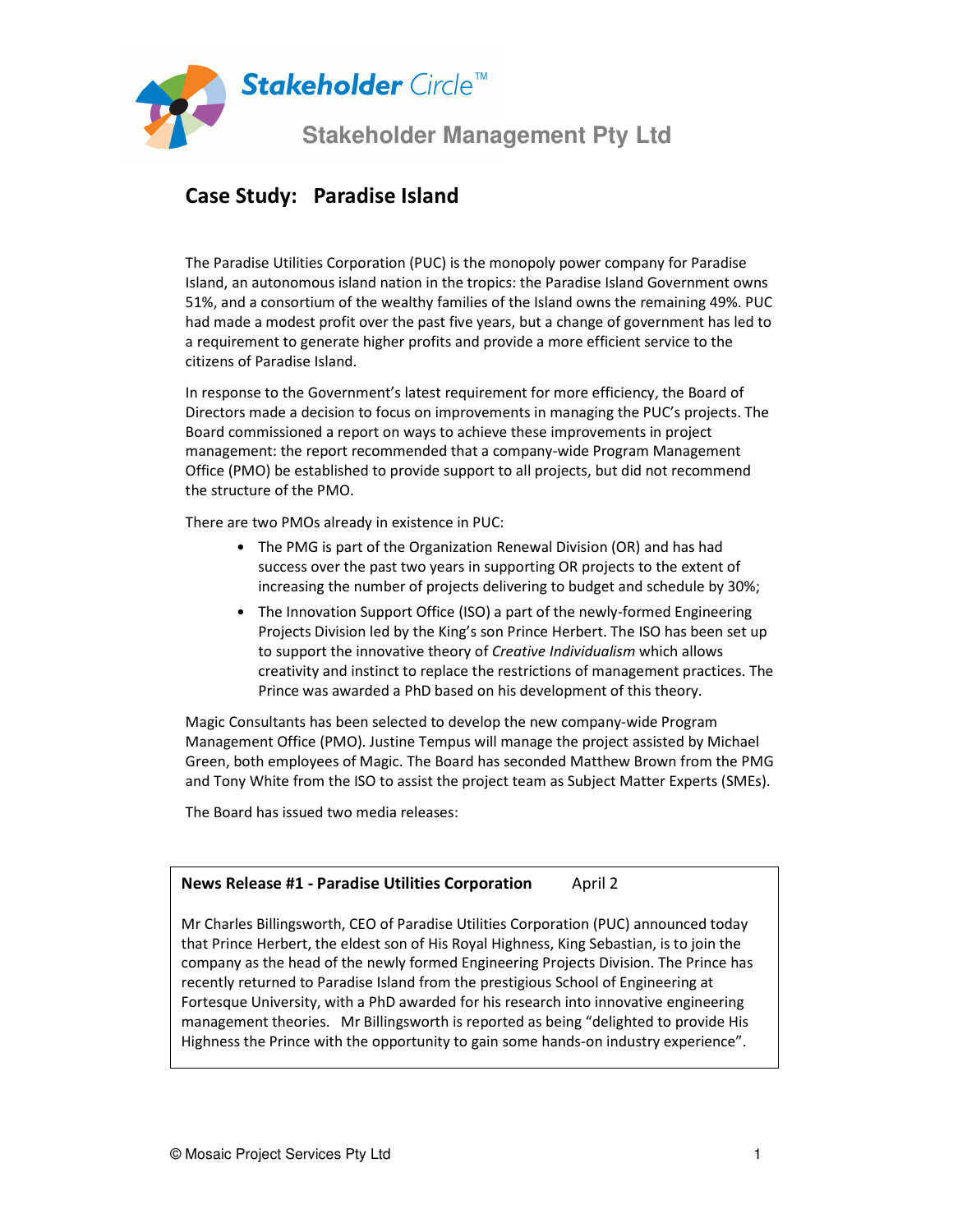

#### **News Release #2 - Paradise Utilities Corporation** April 22

Mr Charles Billingsworth, CEO of Paradise Utilities Corporation (PUC) announced today that his company is set to embark on a new drive for efficiency in the power monopoly. Having had success in making PUC operations more cost effective through process improvement, he has commissioned a reputable consulting firm to investigate options for improvement in the project delivery areas of the company, by implementing a Program Management Office to support all of PUC's projects.

These initiatives are in response to the election promises of the Paradise Island Government to increase the productivity of the electricity giant and reduce its operating costs. Whilst meeting the Government's key objective to provide more reliable power supplies to all PUC customers, who have been complaining about blackouts during the monsoon season. Martha Hunt, Secretary of the VOCAL (Victims Of power Cuts And Lies) expressed support of this initiative, saying, "It's about time something was done!"

The PUC Leadership team strongly supports the initiative and will provide total support for the implementation of the PMO.

When the Board's plan was outlined to the PUC Leadership Team at a meeting on the  $23<sup>rd</sup>$ April, it did not meet with universal support. The MDs of Power Generation and Power Distribution stated that they had no intention of being part of this plan, and the MD of the Retail Division immediately announced plans to establish their own PMO for managing the IT projects within that Division.

#### **Memo**

August 1,

#### **To: CEO, Paradise Utilities Corporation**

#### **From: MD ,Organizational Renewal**

Charles,

I am writing to inform you that Matthew Brown, formerly Manager of the PMG has resigned. He has stated that his brief to deliver PMG support services to all PUC projects has been untenable, with the Engineering Projects Department being particularly difficult to deal with. He has been advised by his doctor to leave the company and Paradise Island.

I have asked Magic Consultants to provide an additional consultant to manage Matthew Brown's role while until a replacement can be found: Joan Blue will start on Monday.

On a more personal note: I am disappointed with your decision to downgrade the position of MD Organizational Renewal, to reporting directly to the Prince. My experience and management ability are not recognized within the Engineering Projects Department.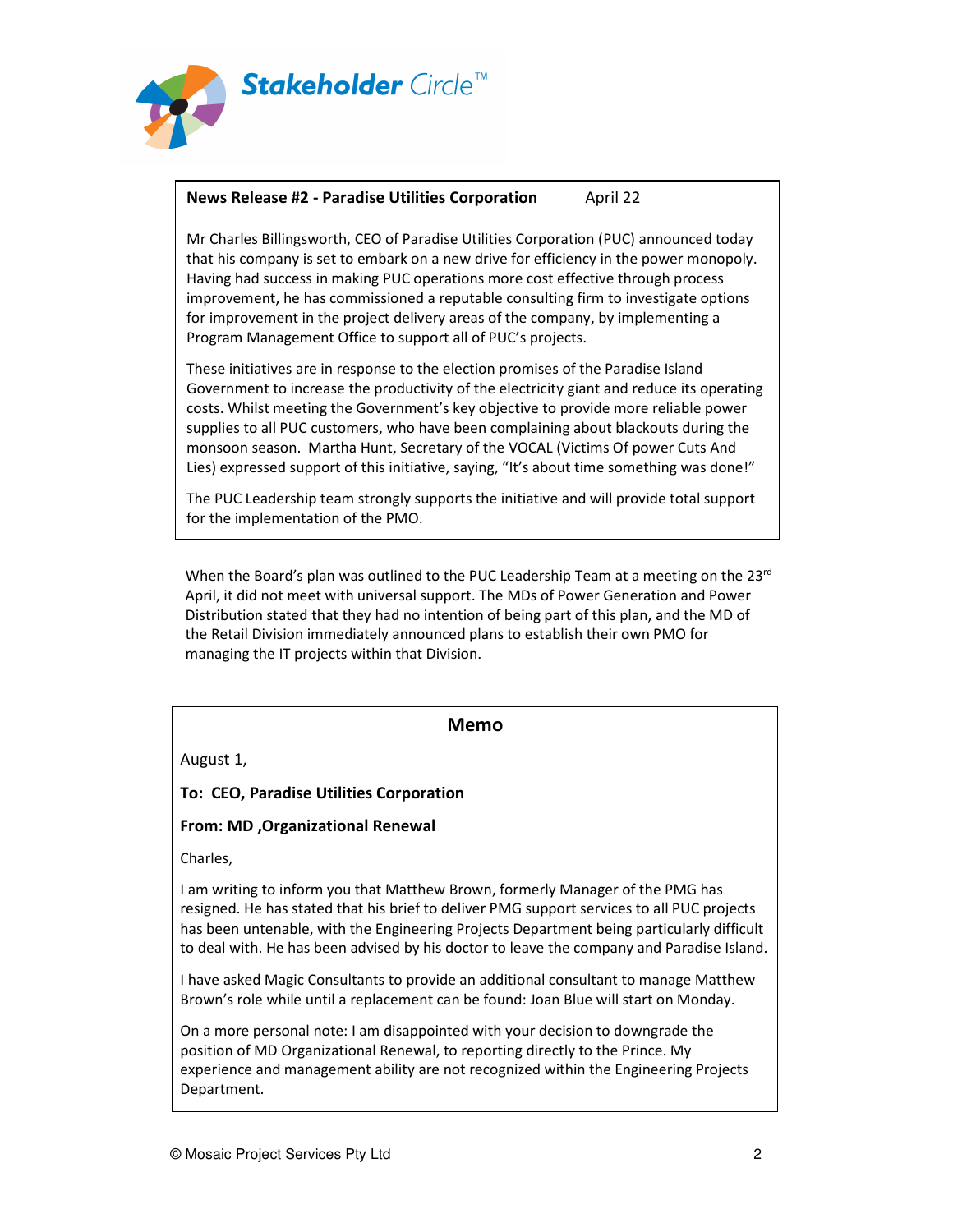

#### **News Release #3 - Paradise Utilities Corporation** December 22,

General Sanders, the leader of the of December 18, coup and President of Paradise Island announced today that the Paradise Utilities Corporation will, under the leadership of Caroline O'Grady, maintain its focus on efficient of power generation and continue trimming unnecessary administrative overheads. As part of this initiative, and in the interest of enhanced operational efficiency, the Engineering Projects Division has been merged with the Power Generation Division.

\_\_\_\_\_\_\_\_\_\_\_\_\_\_\_\_\_\_\_

### **PUC Structure**



# **Paradise Island Utilities Corporation**

MD = Managing Director